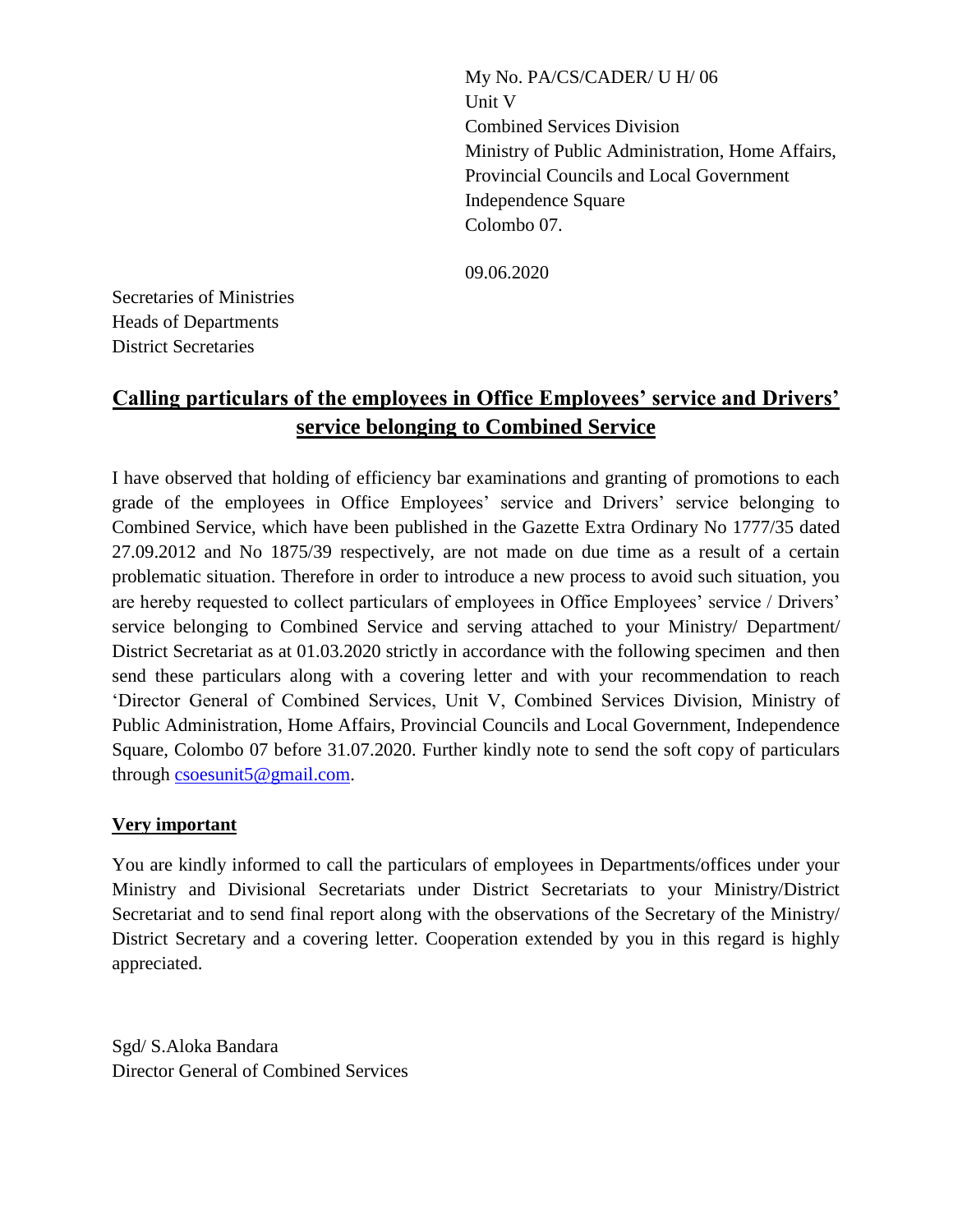|                                                                                                     | Name of your Ministry: |       | Approved number of drivers as at 01/03/2020: | Number of vacancies:       |                            |                                |  |                      |        |
|-----------------------------------------------------------------------------------------------------|------------------------|-------|----------------------------------------------|----------------------------|----------------------------|--------------------------------|--|----------------------|--------|
| Serial                                                                                              | Name of the officer    | Grade | Number of the                                | Whether the                | Whether the                | Whether the                    |  | Reasons for          | Others |
| number                                                                                              |                        |       | letter of                                    | officer has                | officer has                | officer has passed/            |  | not holding          |        |
|                                                                                                     |                        |       | appointment/                                 | passed/has not             | passed/has not             | has not passed the             |  | the                  |        |
|                                                                                                     |                        |       | National                                     | passed the 1 <sup>st</sup> | passed the 2 <sup>nd</sup> | 3 <sup>rd</sup> efficiency bar |  | efficiency           |        |
|                                                                                                     |                        |       | <b>Identity Card</b>                         | efficiency bar             | efficiency bar             | examination                    |  | bar                  |        |
|                                                                                                     |                        |       | number                                       | examination                | examination                |                                |  | examination          |        |
|                                                                                                     |                        |       |                                              |                            |                            |                                |  |                      |        |
|                                                                                                     |                        |       |                                              |                            |                            |                                |  |                      |        |
| Name of the department/ office under your Ministry:<br>Approved number of drivers as at 01/03/2020: |                        |       |                                              |                            |                            |                                |  | Number of vacancies: |        |
| Serial                                                                                              | Name of the officer    | Grade | Number of the                                | Whether the                | Whether the                | Whether the                    |  | Reasons for          | Others |
| number                                                                                              |                        |       | letter of                                    | officer has                | officer has                | officer has passed/            |  | not holding          |        |
|                                                                                                     |                        |       | appointment/                                 | passed/has not             | passed/has not             | has not passed the             |  | the                  |        |
|                                                                                                     |                        |       | National                                     | passed the 1st             | passed the 2 <sup>nd</sup> | 3 <sup>rd</sup> efficiency bar |  | efficiency           |        |
|                                                                                                     |                        |       | <b>Identity Card</b>                         | efficiency bar             | efficiency bar             | examination                    |  | bar                  |        |
|                                                                                                     |                        |       | number                                       | examination                | examination                |                                |  | examination          |        |
|                                                                                                     |                        |       |                                              |                            |                            |                                |  |                      |        |
| Approved number of drivers as at 01/03/2020:<br>Name of your District Secretariat:                  |                        |       |                                              |                            |                            | Number of vacancies:           |  |                      |        |
| Serial                                                                                              | Name of the officer    | Grade | Number of the                                | Whether the                | Whether the                | Whether the                    |  | Reasons for          | Others |
| number                                                                                              |                        |       | letter of                                    | officer has                | officer has                | officer has passed/            |  | not holding          |        |
|                                                                                                     |                        |       | appointment/                                 | passed/has not             | passed/has not             | has not passed the             |  | the                  |        |
|                                                                                                     |                        |       | National                                     | passed the 1st             | passed the 2 <sup>nd</sup> | 3 <sup>rd</sup> efficiency bar |  | efficiency           |        |
|                                                                                                     |                        |       | <b>Identity Card</b>                         | efficiency bar             | efficiency bar             | examination                    |  | bar                  |        |
|                                                                                                     |                        |       | number                                       | examination                | examination                |                                |  | examination          |        |
|                                                                                                     |                        |       |                                              |                            |                            |                                |  |                      |        |
| Name of the Divisional Secretariat<br>Approved number of drivers as at 01/03/2020:                  |                        |       |                                              |                            |                            |                                |  | Number of vacancies: |        |
| under your District Secretariat:                                                                    |                        |       |                                              |                            |                            |                                |  |                      |        |
| Serial                                                                                              | Name of the officer    | Grade | Number of the                                | Whether the                | Whether the                | Whether the                    |  | Reasons for          | Others |
| number                                                                                              |                        |       | letter of                                    | officer has                | officer has                | officer has passed/            |  | not holding          |        |
|                                                                                                     |                        |       | appointment/                                 | passed/has not             | passed/has not             | has not passed the<br>the      |  |                      |        |
|                                                                                                     |                        |       | National                                     | passed the 1st             | passed the 2 <sup>nd</sup> | 3rd efficiency bar             |  | efficiency           |        |
|                                                                                                     |                        |       | <b>Identity Card</b>                         | efficiency bar             | efficiency bar             | examination                    |  | bar                  |        |
|                                                                                                     |                        |       | number                                       | examination                | examination                |                                |  | examination          |        |
|                                                                                                     |                        |       |                                              |                            |                            |                                |  |                      |        |
|                                                                                                     |                        |       |                                              |                            |                            |                                |  |                      |        |